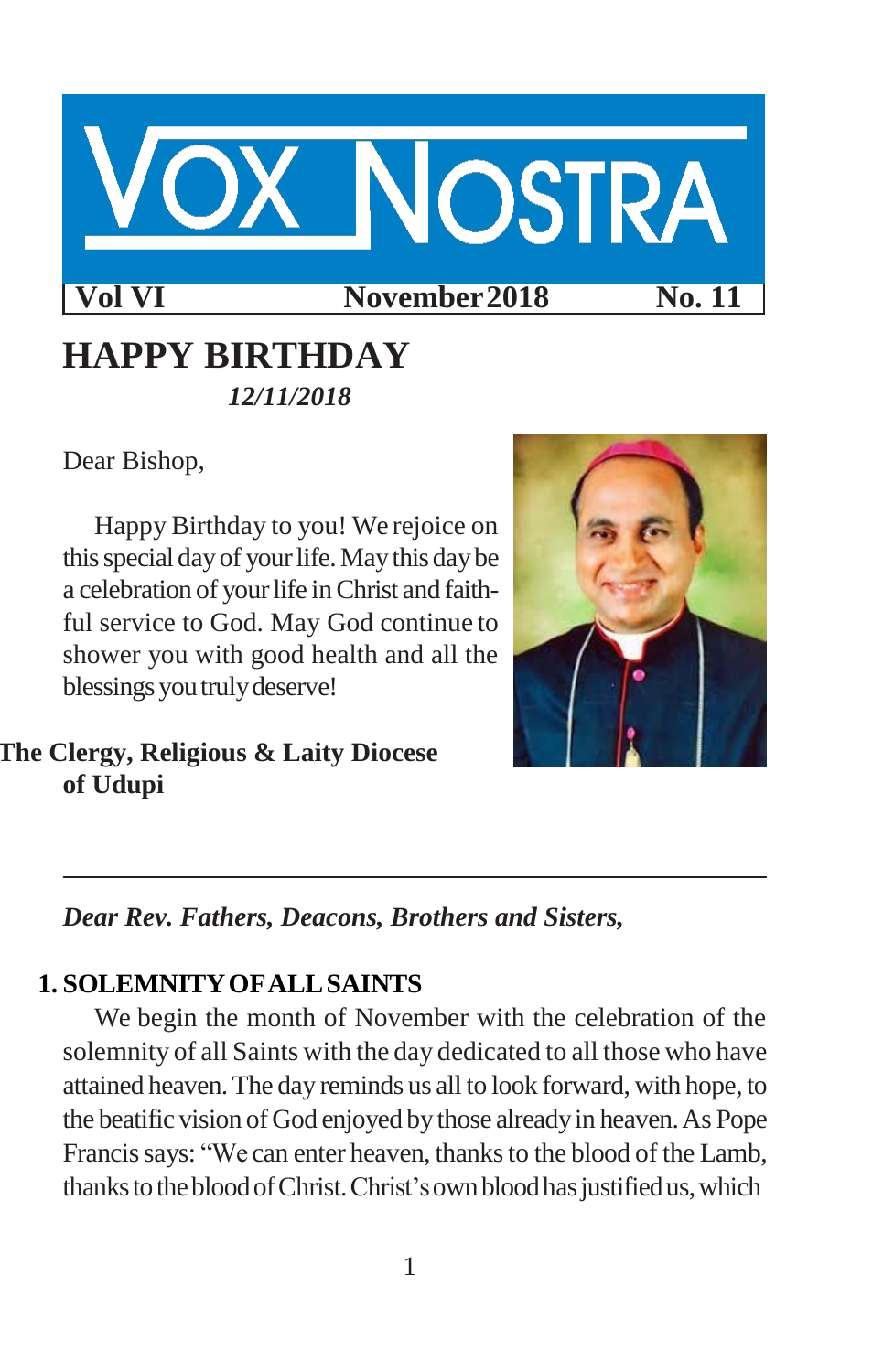has opened for us the gates of heaven. And if, today, we remember our brothers and sisters who have gone before us in life and are in heaven, it is because they have been washed in the blood of Christ. Thisis our hope: the hope of Christ's blood! It is a hope that does not disappoint. If we walk with theLordin life, hewill neverdisappointus!"

I exhort all of you, dear Fathers, to celebrate this solemnity meaningfully, catechizing the faithful on the importance of this solemnity and also announce to the faithful about the requirements to obtain either plenary or partial indulgence, the details of which are found on page 168 of *ORDO*. Wherever there is a custom of having evening mass and commemoration of all souls, **I urge you to educate the faithful in this regard and discontinue it as it goes against the liturgical norms.**

#### **2. KARNATAKARAJYOTSAVA**

We celebrate Karnataka Rajyotsava on 1 November. This was the day in 1956 when all the Kannada-speaking regions of South India were merged to form the state of Karnataka. As we all belong to the state of Karnataka, let us be proud of the rich heritage and traditions of ourstate and join with others to celebrate the day meaningfully. Let us remember to pray for all leaders of our state so that they always strive for peace and harmony among all religions and may always work for the all-round development of the State.

#### **3.ALLSOULS'DAY**

The Church remembers and prays for all the faithful departed on 2nd November. Our faith teaches us that the Church existsin three states-the triumphant, the pilgrim and the suffering. The Triumphant Church refersto the Church in heaven-the realm in which the holy Trinity, the angels and saints, and the abode of all who have reached the fullness of salvation in Christ- and we remember them on November 1 every year. The Church Suffering refers to the Church in purgatory, the threshold, the antechamber, of heaven. In purgatory, all those who have reached the gates of death without reaching the full perfection of life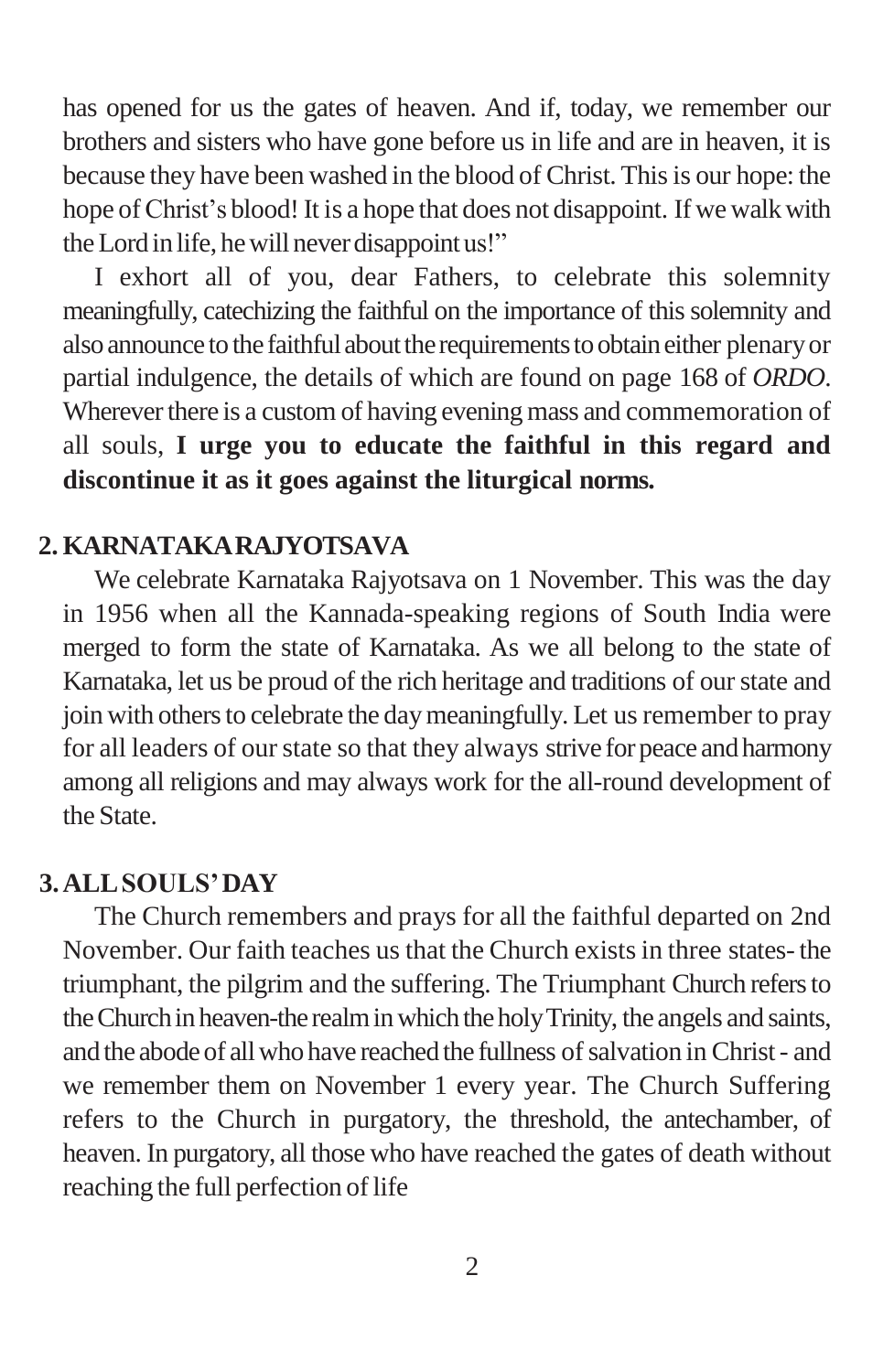represented in Christ are purified by the enlightening fire of the Holy Spirit. The suffering of purgatory is not one of destruction, but the suffering that comes from leaving the old self behind and taking on the new.As members of the Pilgrim Church, we can help the Suffering Church to attain heaven by our prayers and offering the sacrifice of the Mass.TheChurch reminds us of the continued and close relationship between the three states of the Church and invites us, all, to offer prayers and Massforthe sufferingChurch on 2 November every year.

I exhort you, dearFathers,to followthe instructions given in*ORDO*  forthe celebration of Mass on this day.**Do not arrange any massfor the dead in the church or cemetery on the previous day.** Let us also encourage our faithful to pray for their dear departed so that those who have gone before them may obtain the remission of sins and be admitted to the triumphant Church.

### **4. FINALE OFJERICHO CROSS PRAYER**

The finale of Jericho Cross Prayer will be held at theMilagres Cathedral, Kallianpur, on Tuesday, 13 November 2018, starting with Rosary at 9.00 am followed by praise and worship, adoration and concelebrated Holy Eucharist at 12.00 noon. Since it is a diocesan event, I request all priests to encourage the faithful to participate in this programme and also to join and concelebrate at the Holy Eucharist.

#### **5. WORLD DAYOFTHE POOR**

We shall celebrate the second World Day of the Poor on **Sunday, 18 November 2018**. This day waslaunched by Pope Francis at the end of the Jubilee year of Mercy who invited Christians around the world to serve the poor with concrete actions that address their daily needs.

In his message forthe II World Day of the Poor, Pope Francissays that we live in a world "which praises, follows and imitates those who have power and riches, while at the same time marginalizing the poor and considering them an object of shame." Pointing out that the World Day of the Poor "wishes to be a small answer which the whole Church,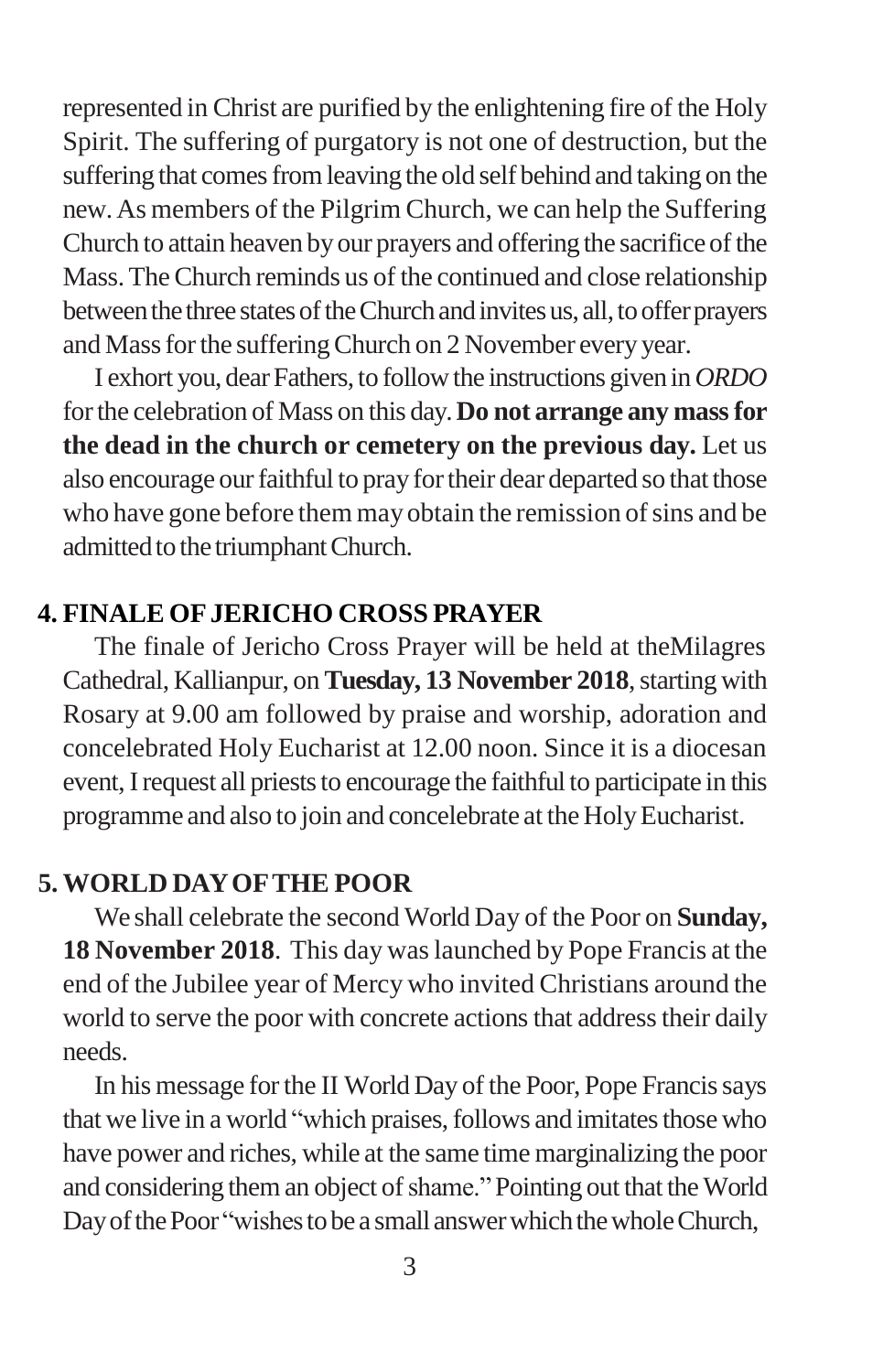spread throughout the world, gives to the poor of every type and in every land", the Pope pointed out that "often it is the case that cooperation with other enterprises, moved not by faith but by human solidarity, enable us to give assistance which by ourselves would have been impossible." Please find the entire message as Annexure 2 on page 12.

#### **6. SEMINAR FOR PRIESTS AND RELIGIOUS**

A seminar for priests, both diocesan and Religious, and for heads of communities of women religious on Current Issues has been organized on **Friday, 23 November 2018** at Bishop's House, Udupi. The registration will start at 9.30 am and the programme will begin at 10.00 am. I urge all priests and the Superiors of Convents to be present for this programme.

#### **7. DIOCESAN EUCHARISTICPROCESSION**

The Diocesan Eucharistic Procession this year will take place on **Sunday, November 25** on the Solemnity of Our Lord Jesus Christ, King ofthe Universe.There will be**Eucharistic celebration at 3.30**

**p.m. in Mount Rosary Church** followed by a short Adoration with a solemn Eucharistic Procession to Milagres Cathedral and Benediction. The Eucharistic celebration will be preceded by Divine Mercy Rosary at 3.00 p.m. I request you, dear Rev. Fathers, to announce to your parishioners the significance of this annual Diocesan Eucharistic Procession and encourage them to participate in large numbers. I appeal to all priests, both diocesan and religious, to concelebrate withme and also join the procession, without fail.

The members of the official bodies and associations/organizations like the Altar Servers, Legion of Mary, SVP, SFO, etc. are requested to wear their insignia during the procession.

Since this is a Diocesan event, the expenditure should be borne by all parishes and hence, as decided in the meeting of the Council of Priests on 24 October 2018, every parish should contribute Rs 5000 towards the expenses of Eucharistic Procession. Please send this amount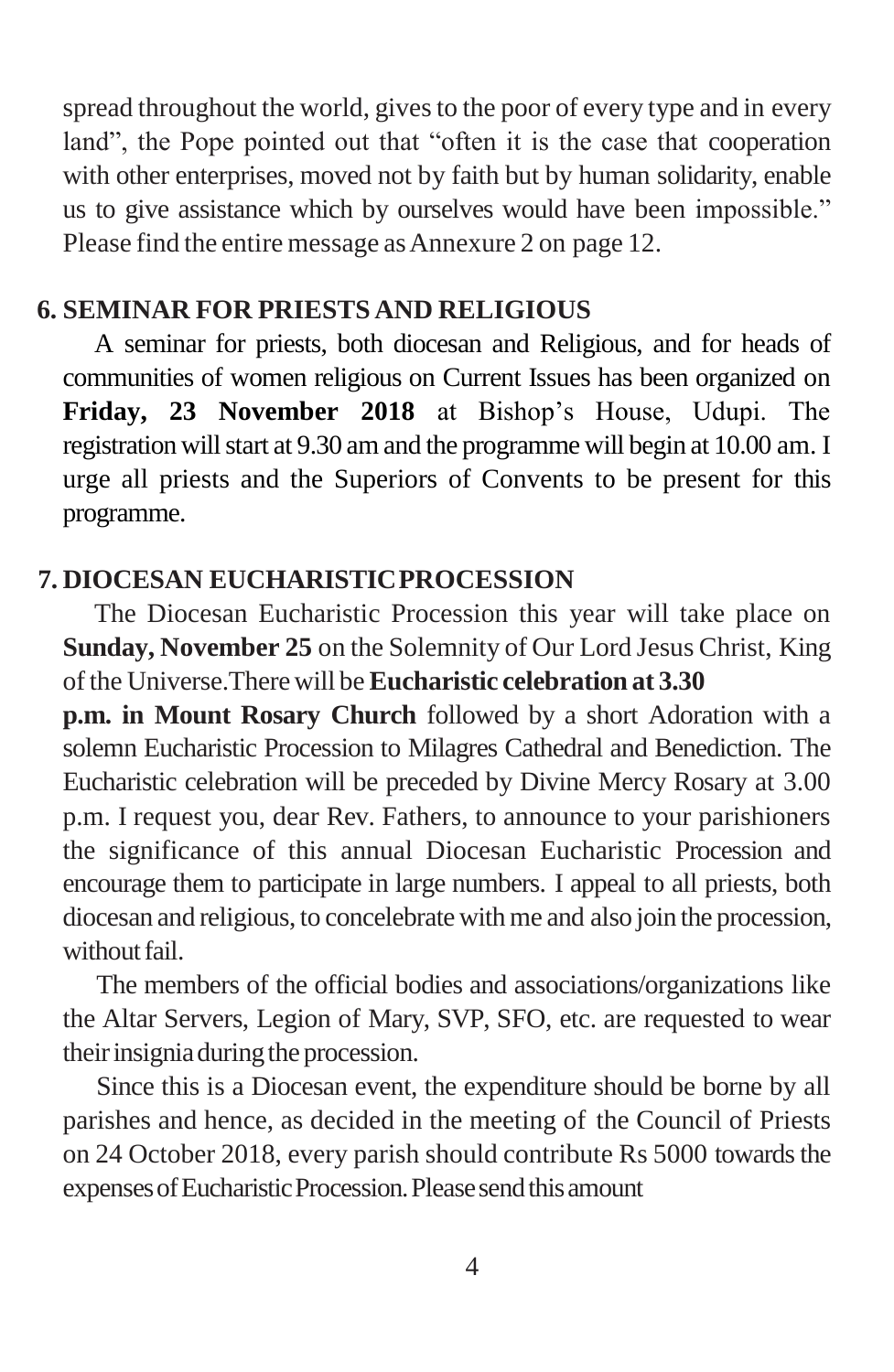by the end of this month to the Procurator issuign cheque in the name of **Diocese of Udupi.**

### **8. CONSTRUCTIONOFPASTORALCENTRE**

We are happy to inform you that, having obtained the necessary permissions from civil authorities, we have initiated the clearing of ground and construction of the Pastoral Centre at Ambagilu, Udupi. We shall keep you informed of the progress of the work.

### **9. ANNUALPARISH FEASTS**

Annual Parish Feasts are around the corner in good many parishes of our Diocese. Parish feasts are occasionsforfamilies and relativesto meet and greet each other, come together and share a fellowship meal. It is also an occasionto promote parishunityand familyspirit and grow more in spiritual strength and grace. I appreciate the good will of *Pirjents* and generous donors in parishes for their contribution to make

these parish feasts devotional, joyous and attractive. As the custom in our diocese, I request the parish priests to set aside the offertory collection made during the annual parish festal mass for the PWS and send the same to the Secretary Cum Treasurer of Priests'Welfare Scheme.

#### **10. FAITH FORMATION CAMPS-THANKS**

Every deanery enthusiastically conducted the Faith Formation Camps, *Jeevan Amrith, Jeevan Disha and Jeevan Jyothi*, for the children of the 8th, 9th and 10th Standards. I am aware of the great effort put in by our Parish Priests to bring the children of their respective parishes together in these camps. The camps were made interesting, informative, faith-oriented and resourceful. I thank the Deans, Parish Priests, Asst Parish Priests, other priests, coordinators, animators and volunteers for organizing these camps in all the five deaneries of our Diocese. Aword of thanks to the Directors of Divya Jyothi, Family and Youth Commissions and Supatha for supplying the themes and resource personnel for these camps.

#### **11. DIACONALMINISTRY**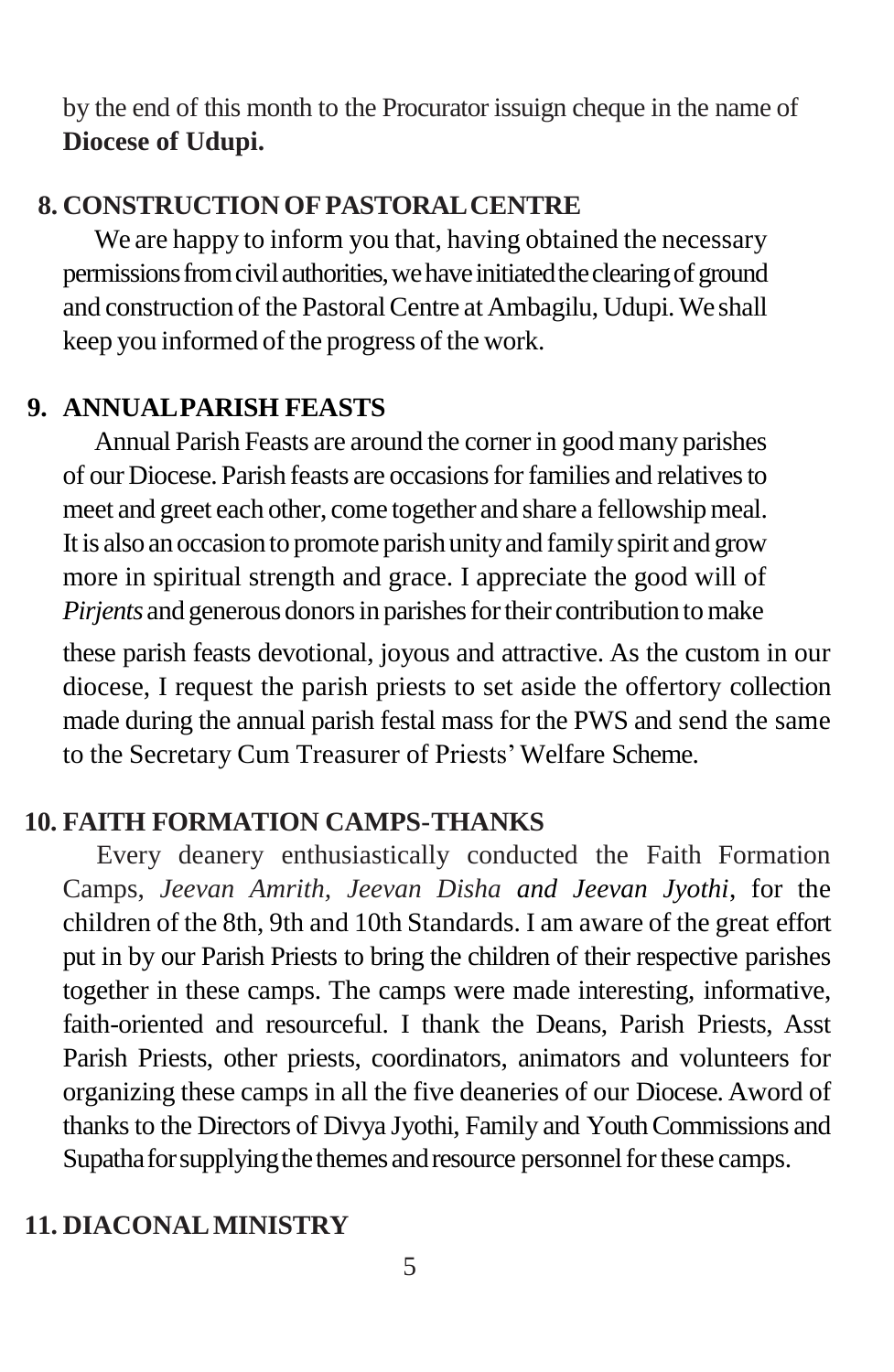Our Deacons Jithesh Irol Castelino from Pangala and Stevan Fernandes from Pamboor have begun their Diaconal ministry at Basroor and Udyavar parish respectively. I wish them fruitful ministry as they prepare themselvesto receive the sacred order of Priesthood.

Yours Sincerely in Christ

 $+$ 

+ Gerald I. Lobo

### **COMMUNICATION FROM PASTORAL COMMISSIONS**

#### **1. DIVYAJYOTHI**

08/11/2018 Bible Camp for Chidlren at Piusnagar 11/11/2018 LectioDivinatrainingatPadukone

# **Rev. Fr Stephen D'Souza Director**

## **2. COMMISSION FOR SCCS**

|            | 01.11.2018 Parish Conveners' Meeting of Kallianpur deanery. |
|------------|-------------------------------------------------------------|
| 06.11.2018 | SCC training for Women Religious at Udupi                   |
| 08.11.2018 | DAT Meeting                                                 |
|            | 11.11.2018 SAMUDAI DIVAS- Belman Parish                     |
|            | SCC Training at Mudarangadi Parish                          |
| 18.11.2018 | SAMUDAI DIVAS - Pamboor & Pangla Parishes                   |
| 26.11.2018 | Parish Conveners, Deanery Lay Coordinators, Priest          |
|            | Coordinators and DPC members meeting at                     |
|            | Udupi.                                                      |
|            | --                                                          |

## **Rev.FrHarold Pereira Director**